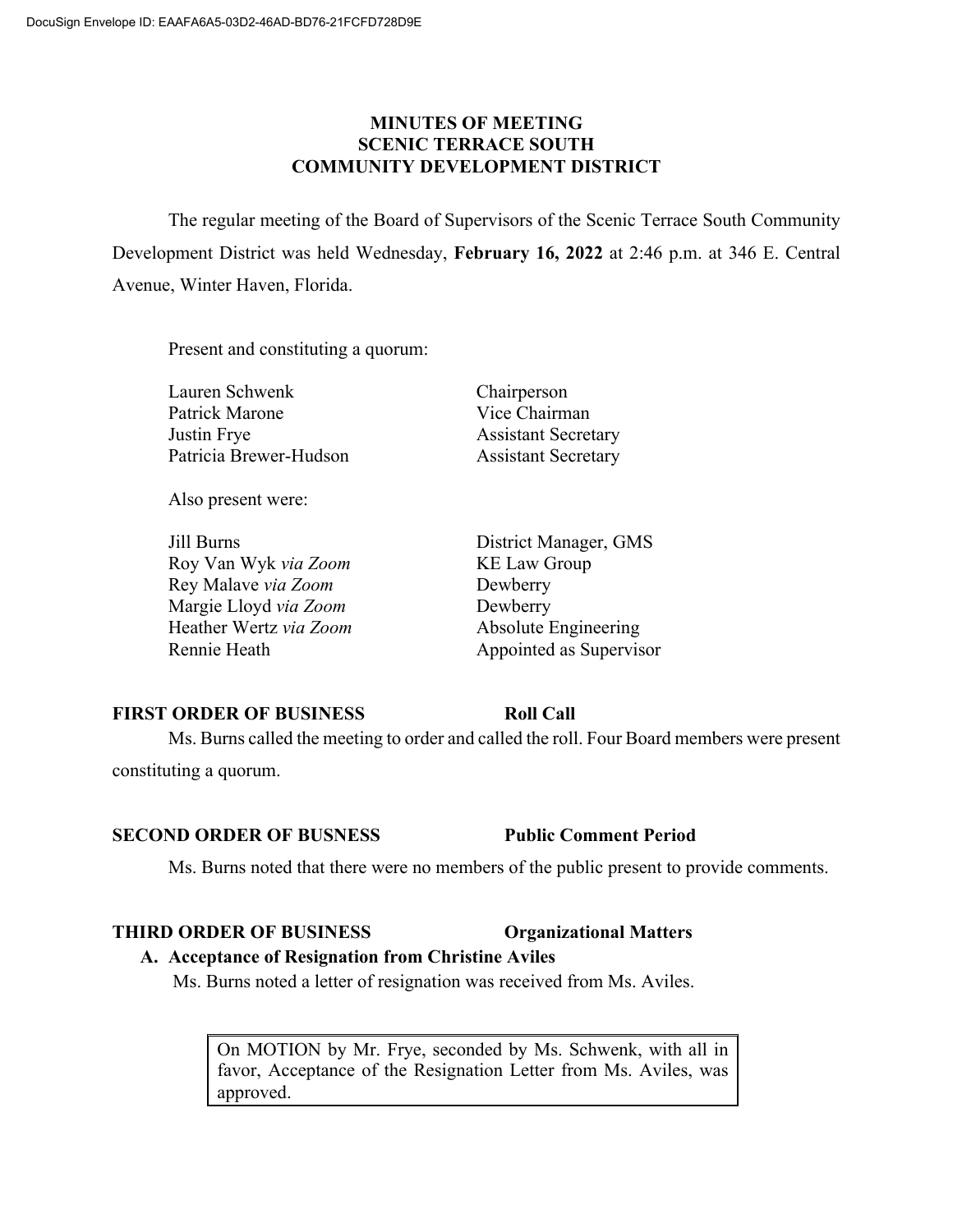#### **B. Appointment to Fill the Vacant Board Seat**

Ms. Burns asked if the Board had a recommendation to fill the vacant Board seat. The

Board recommended Mr. Heath for the vacant seat.

On MOTION by Mr. Frye, seconded by Mr. Marone, with all in favor, the Appointment to Fill the Vacant Board Seat with Rennie Heath, was approved.

### **C. Administration of Oath to Newly Appointed Supervisor**

Ms. Burns noted the Board appointed Mr. Rennie Heath to the vacant seat and she performed the oath of office to Mr. Heath.

#### **D. Consideration of Resolution 2022-38 Appointing Assistant Secretary**

Ms. Burns stated Mr. Heath would be appointed as Assistant Secretary.

On MOTION by Ms. Schwenk, seconded by Mr. Marone, with all in favor, the Appointment of Mr. Rennie Heath as Assistant Secretary, was approved.

# **FOURTH ORDER OF BUSINESS Approval of the Minutes of the December 15, 2021 Board of Supervisors Meeting**

Ms. Burns asked for any comments, corrections, or changes to the December 15, 2021

Board of Supervisors meeting minutes. The Board had no changes.

On MOTION by Mr. Frye, seconded by Ms. Schwenk, with all in favor, the Minutes of the December 15, 2021 Board of Supervisor's Meeting, were approved.

## **FIFTH ORDER OF BUSINESS Presentation and Approval of Supplemental Assessment Methodology**

Ms. Burns presented the Supplemental Assessment Methodology. She noted this report supplements the Master report dated October 13, 2021 and allocated debt to the properties based on the special benefits that each receive from the Capital Improvement Program. She reviewed the tables. She noted a total of 744 units with 2 product types of single family 40' lots and single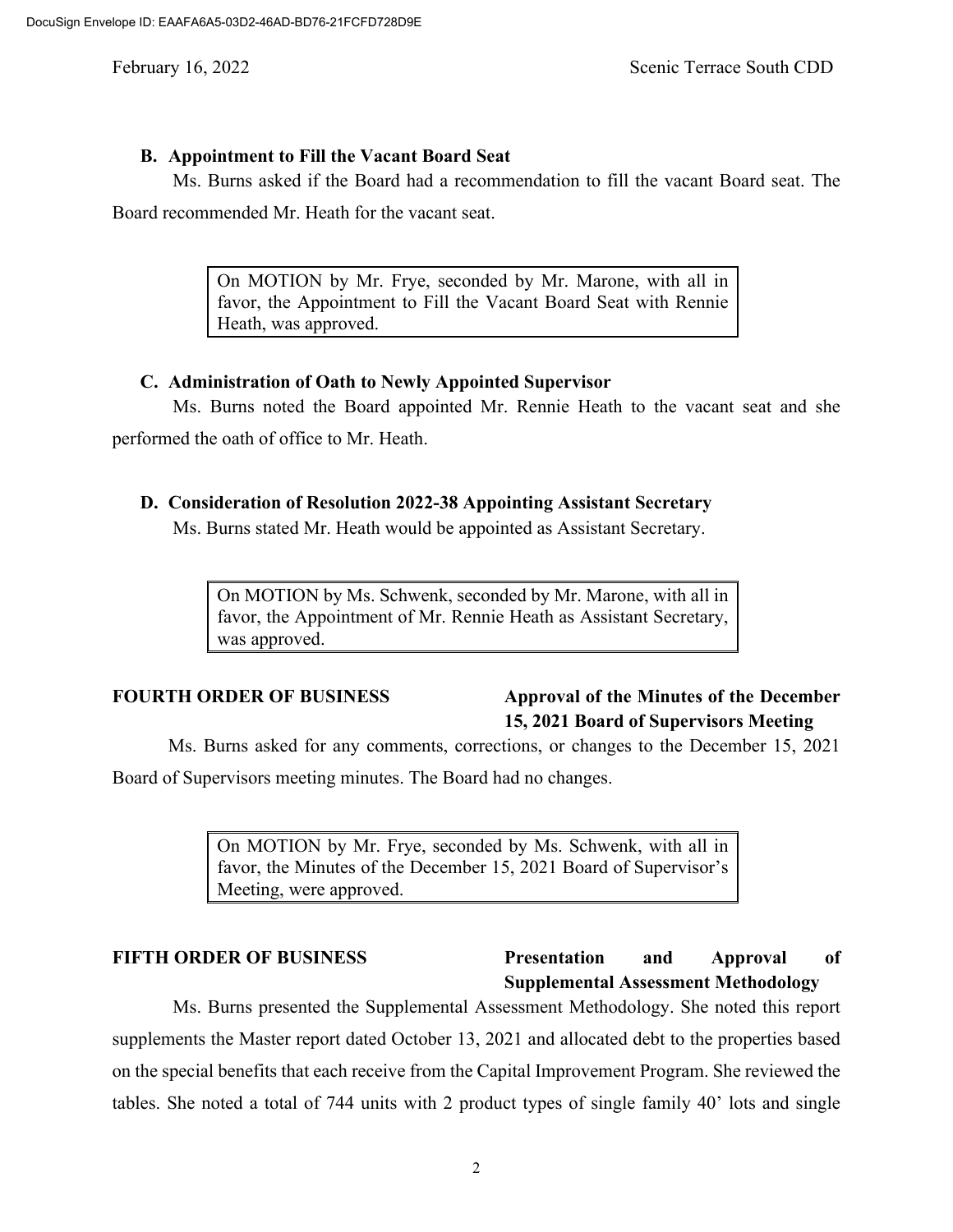family 50'lots. The 40' has a ERU of 1 and the 50' lot has an ERU of 1.25. The total cost estimate is \$32,825,460 as noted in the Master Engineer's report. The estimated bond sizing is \$18,655,000. The par debt per unit will be \$25,075. The net assessment is \$1,450. The preliminary assessment roll allocates debt by acre to each parcel. There is a total of 205.56 acres.

Ms. Burns confirmed that the methodology was consistent with the Master Assessment Methodology. Ms. Burns confirmed that the benefits were still greater than the burden placed on the lot size. Ms. Burns also noted the special assessments are still fairly and reasonably apportioned across product types. Ms. Burns added that they will confirm and update the last parcel listed.

> On MOTION by Mr. Heath, seconded by Mr. Frye, with all in favor, the Supplemental Assessment Methodology, was approved.

## **SIXTH ORDER OF BUSINESS Consideration of Resolution 2022-39 Delegation Resolution**

Ms. Bligh presented Resolution 2022-39 Delegation Resolution. She noted this was contemplated when the Board adopted the resolution in October 2021, authorizing up to \$42,000,000 in bonds. The resolution contains exhibits to sell one series of bonds in the not to exceed amount of \$21,000,000. The primary purpose is to provide funds to pay all of their portion of the Series 2022 project. She reviewed the 4 forms attached to the resolution. She pointed out the District does not have to do a public offering of bonds and the parameters for the bonds are listed. The interest rate shall not exceed an average net interest cost rate. The aggregate principal amount shall not exceed \$21,000,000. The series bonds shall have a final maturity not later than the max term allowed by Florida law. The price at which the Series 2022 bonds shall be sold to the underwriter shall not be less than 98% of aggregate face amount.

> On MOTION by Ms. Schwenk, seconded by Mr. Heath, with all in favor, the Resolution 2022-39 Delegation Resolution, was approved.

# **SEVENTH ORDER OF BUSINESS Review and Ranking of Proposals Received for the Phase 1 & 2 Construction Project**

Ms. Wertz reviewed the bids for Phase 1 & 2 and the 4 received bids back. Phase 1 is 434 lots and 4 bidders bid on both projects. After complete review she added that the overall bid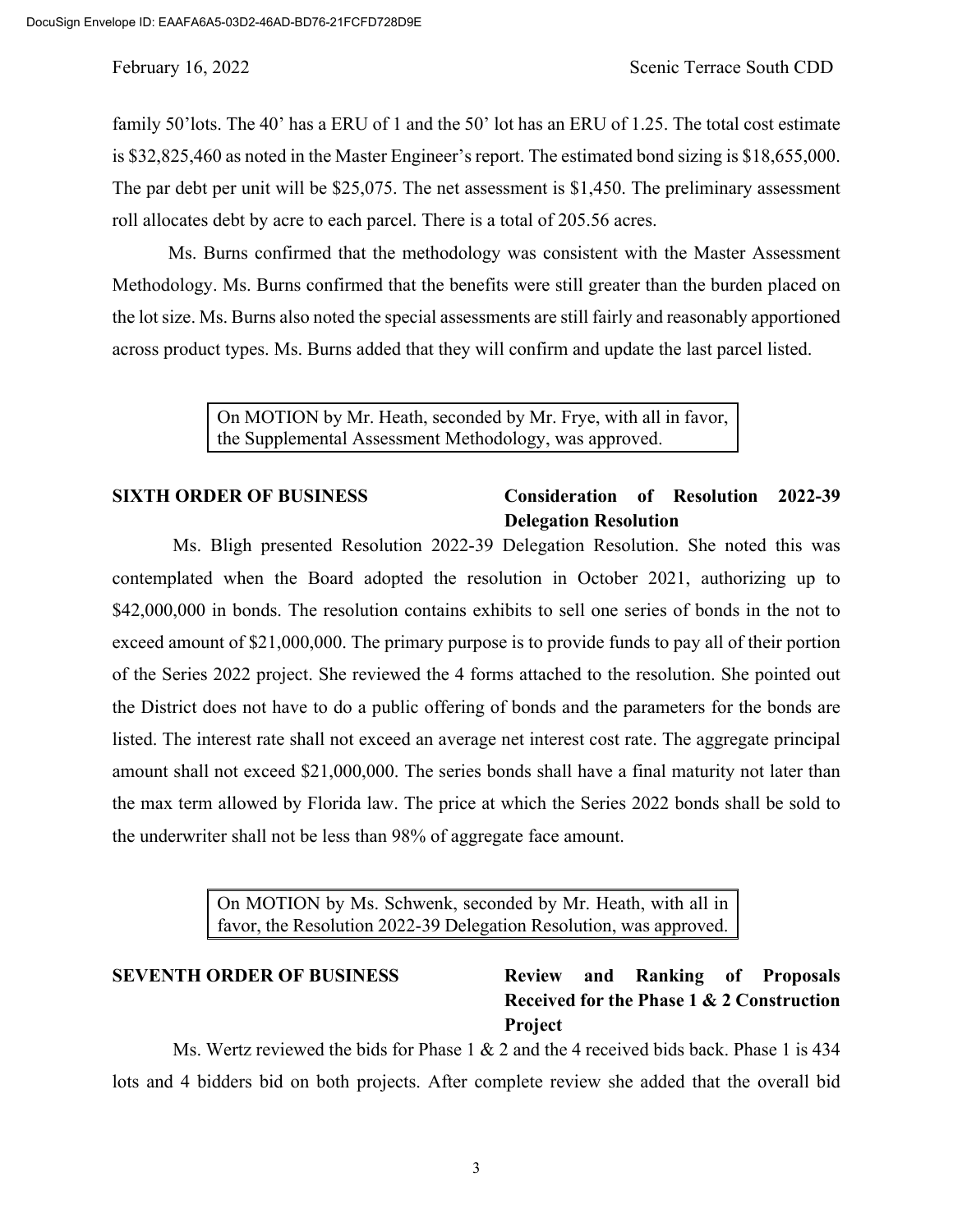ranking for Phase 1 was #1 with 97.25 points Jr. Davis. Overall ranking #2 was Tucker Paving at 97, #3 was QGS at 96.75, and Kearney 34 at 96 points. She recommended the Board award the bid to Jr. Davis for the Phase 1 project. Ms. Wertz reviewed the rankings for Phase 2. Overall, the rankings were #1 Tucker at 98.75 points, #2 Kearney at 97.5 points, #3 QGS with 96.25 points, and #4 was Jr. Davis with 94.25 points. She recommended the Board select Tucker for Phase 2.

The legal questions were answered that all bidders were responsive to the bid packages and all bidders are financially responsible bidders. There was some discussion about the split bid versus a combined bid. Mr. Heath asked if they had to award the bids based on the rankings. Mr. Van Wyk replied they did, but adjustments could be made based on how they wanted to do the bid. After discussion the Board selected Jr. Davis for Phase 1 and Tucker Paving for Phase 2. Ms. Burns noted they would send notice of award to the bidders.

> On MOTION by Mr. Heath, seconded by Mr. Frye, with all in favor, to Accept the Ranking of Proposals Received for Phase 1 & 2 Construction Project and Award to Jr. Davis for Phase 1 and Tucker Paving for Phase 2, was approved.

## **EIGHTH ORDER OF BUSINESS Consideration of RFP for Phase 3 (Added)**

Ms. Burns noted this was added to the agenda and the copy of the RFP and the evaluation criteria was provided to the Board. She added this RFP packet would be available for pickup on March 1, 2022, the questions would be due back by March 18, 2022, and the due date would be April 1, 2022.

> On MOTION by Mr. Heath, seconded by Mr. Frye, with all in favor, Authorizing Staff to Issue the RFP for Phase 3 and Approving the Evaluation Criteria, was approved.

## **NINTH ORDER OF BUSINESS Staff Reports**

### **A. Attorney**

Mr. Van Wyk stated he had nothing further to report.

## **B. Engineer**

Mr. Malave did not have anything to present to the Board but offered to answer any questions.